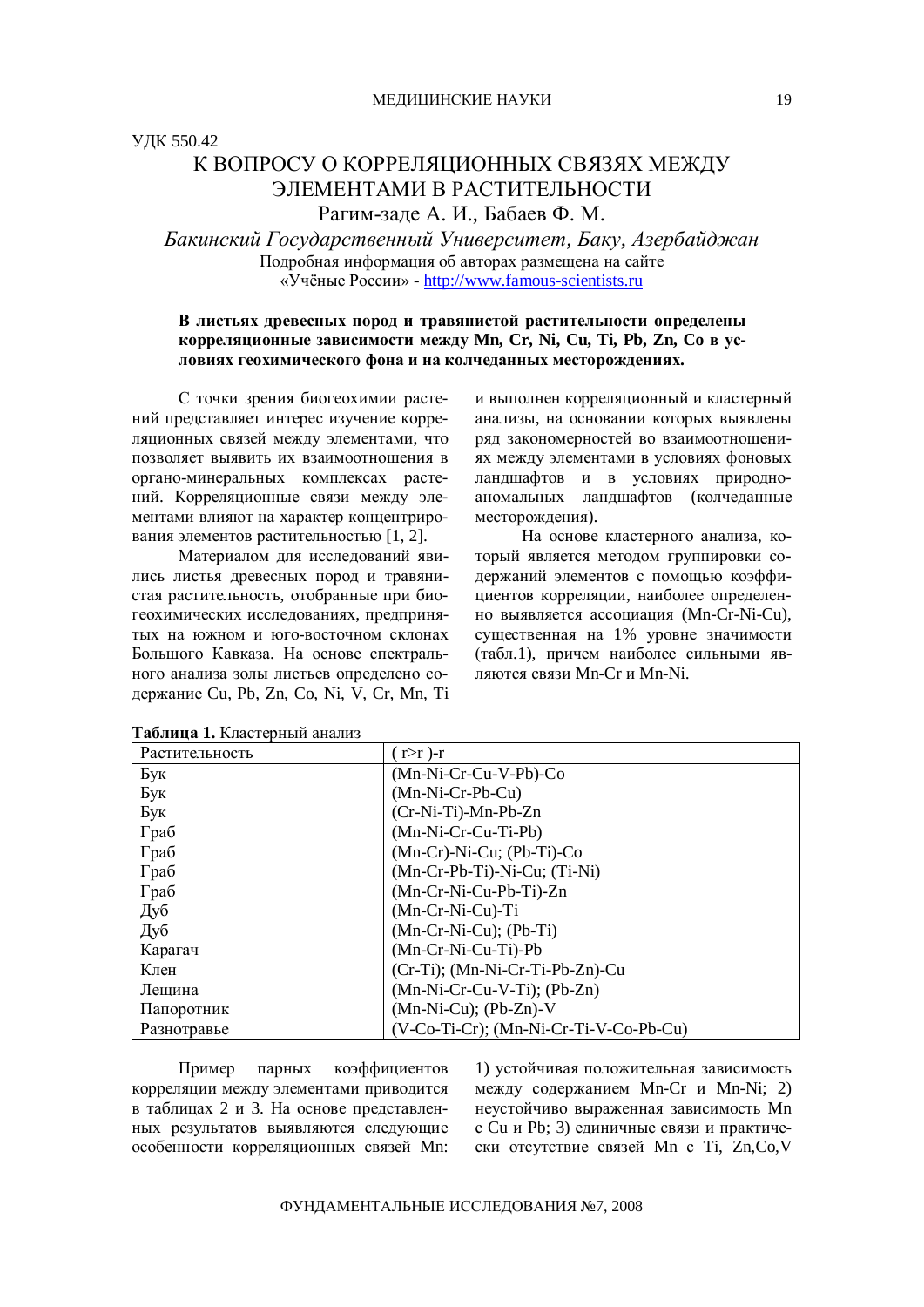(отсутствие связей с Со и V может быть связано с низкой частотой их обнаружения при спектральном определении). В итоге **выявляется ассоциация Mn-(Cr, Ni) Cu, Pb.** 

| $\epsilon$ , $\mu$ and $\epsilon$ is the state of $\epsilon$ is the state of $\epsilon$ in $\mu$<br>Растительность | Mn | Cr | Ni | Cu | Pb | Ti | Zn    | $\mathbf V$ | Co |
|--------------------------------------------------------------------------------------------------------------------|----|----|----|----|----|----|-------|-------------|----|
| Граб                                                                                                               | Mn | Cr | Ni | Cu | Pb | Ti | Zn    |             |    |
| Граб                                                                                                               | Mn | Cr | Ni |    |    |    |       |             |    |
| Граб                                                                                                               | Mn | Cr | Ni |    |    | Ti |       |             |    |
| Граб                                                                                                               | Mn | Cr | Ni | Cu |    |    |       | $\mathbf V$ | Co |
| Граб                                                                                                               | Mn | Cr | Ni |    |    |    |       |             |    |
| Граб                                                                                                               | Mn |    |    | Cu | Pb |    |       | $\mathbf V$ |    |
| Граб                                                                                                               | Mn | Cr |    |    | Pb |    | Zn    |             |    |
| Граб                                                                                                               | Mn | Cr | Ni |    | Pb |    |       |             |    |
| Граб                                                                                                               | Mn | Cr | Ni | Cu | Pb |    |       |             |    |
| Граб                                                                                                               | Mn | Cr | Ni | Cu | Pb |    | Zn    |             |    |
| Бук                                                                                                                | Mn | Cr | Ni | Cu |    | Ti |       |             |    |
| Бук                                                                                                                | Mn | Cr | Ni | Cu | Pb |    |       |             |    |
| Бук                                                                                                                | Mn | Cr | Ni | Cu |    |    |       | $\mathbf V$ |    |
| Бук                                                                                                                | Mn | Cr | Ni | Cu |    |    | $-Zn$ |             | Co |
| Бук                                                                                                                | Mn | Cr | Ni |    |    |    |       |             |    |
| Дуб                                                                                                                | Mn | Cr | Ni |    |    |    |       |             |    |
| Карагач                                                                                                            | Mn | Cr | Ni |    |    |    |       |             |    |
| Карагач                                                                                                            | Mn |    | Ni |    |    | Ti |       |             |    |
| Карагач                                                                                                            | Mn | Cr | Ni |    | Pb |    |       | V           |    |
| Клен                                                                                                               | Mn | Cr | Ni |    | Pb | Ti |       |             | Co |
| Лещина                                                                                                             | Mn | Cr | Ni | Cu |    |    |       |             |    |
| Кизил                                                                                                              | Mn | Cr |    |    | Pb |    |       | $\mathbf V$ |    |
| Лук                                                                                                                | Mn |    | Ni |    |    | Ti |       |             | Co |
| Душица                                                                                                             | Mn | Cr |    |    |    | Ti |       |             |    |
|                                                                                                                    |    |    |    |    |    |    |       |             |    |

Таблица 2. Корреляционные связи Mn в растительности фоновых ландшафтов, существенные с  $5\%$  уровнем значимости

Таблица 3. Корреляционные связи Ni в растительности фоновых ландшафтов, существенные с 5% уровнем значимости

| Растительность | Ni | Mn | Cu | Cr | Pb | Ti  | Zn    | V           | Co    |
|----------------|----|----|----|----|----|-----|-------|-------------|-------|
| Граб           | Ni | Mn | Cu | Cr | Pb | Ti  |       |             |       |
| Граб           | Ni | Mn | Cu | Cr |    |     |       | Ξ.          | $-C0$ |
| Граб           | Ni | Mn | Cu | Cr |    | Ti  |       | $\mathbf V$ |       |
| Граб           | Ni | Mn | Cu | Cr |    |     |       |             |       |
| Граб           | Ni |    | Cu | Cr |    |     |       |             |       |
| Граб           | Ni | Mn | Cu | Cr | Pb |     |       |             | $-C0$ |
| Граб           | Ni | Mn | Cu | Cr | Pb |     | Zn    |             | Co    |
| Бук            | Ni | Mn | Cu | Cr |    |     | $-Zn$ | $\mathbf V$ |       |
| Бук            | Ni | Mn | Cu | Cr | Pb |     | $-Zn$ |             |       |
| Бук            | Ni | Mn | Cu |    | Pb |     |       | - $V$       |       |
| Бук            | Ni | Mn | Cu | Cr | Pb | Ti  |       |             | Co    |
| Бук            | Ni | Mn | Cu |    | Pb |     |       |             |       |
| Бук            | Ni | Mn | Cu | Cr | Pb |     |       |             |       |
| Дуб            | Ni | Mn | Cu | Cr |    |     | $-Zn$ |             |       |
| Карагач        | Ni | Mn | Cu | Cr |    |     |       |             |       |
| Карагач        | Ni | Mn |    | Cr | Pb | -Ti |       |             |       |
| Клен           | Ni | Mn | Cu |    | Pb | Ti  | Zn    |             |       |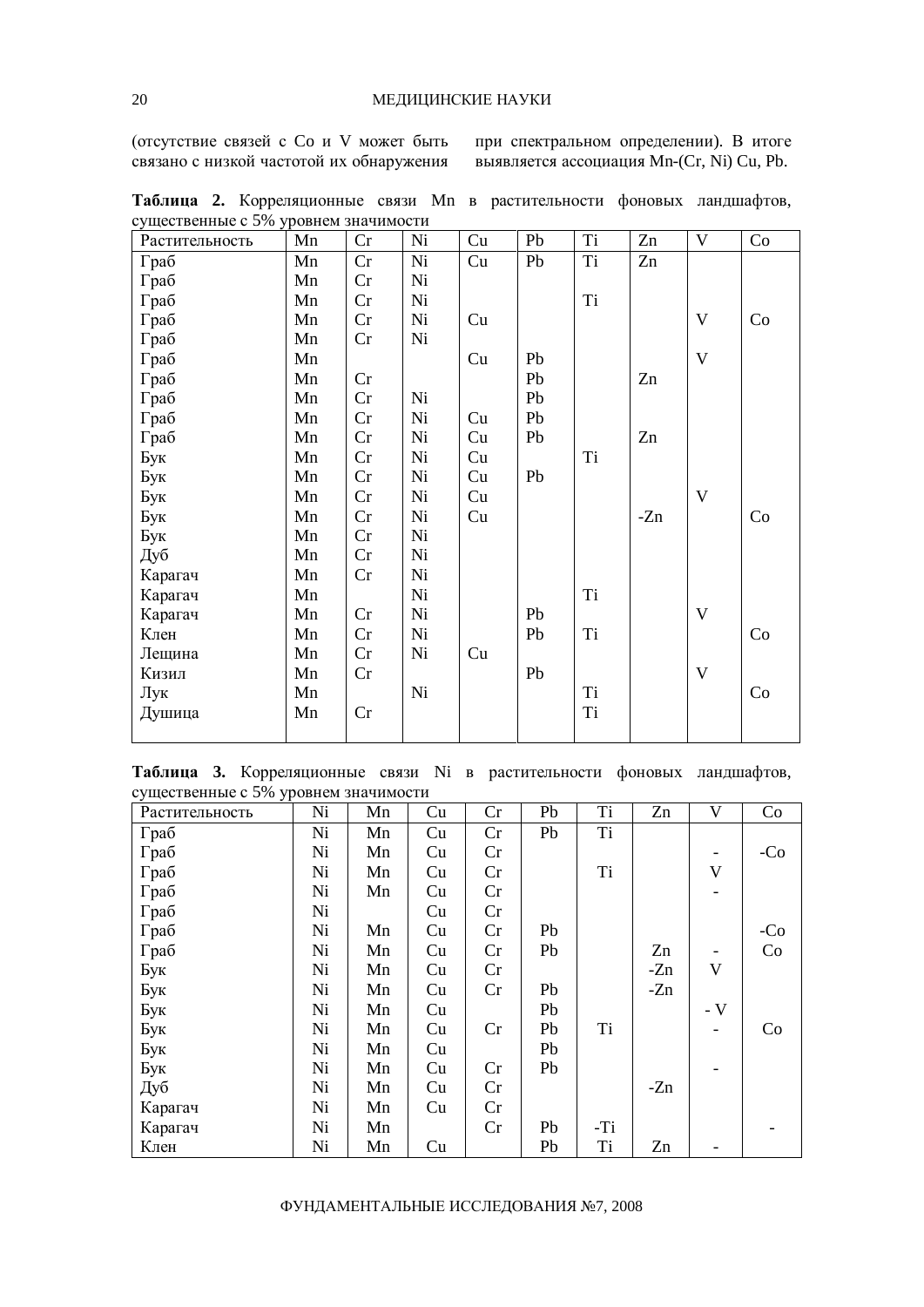| Лещина      | Ni | Mn                       | Cu | Cr | Pb |   |    | $\overline{\phantom{0}}$ - V |    |
|-------------|----|--------------------------|----|----|----|---|----|------------------------------|----|
| Липа        | Ni |                          |    | Cr | Pb |   | Zn |                              |    |
| Лук         | Ni | Mn                       |    |    | Pb |   | Zn | $\overline{\phantom{0}}$     | Co |
| Душица      | Ni |                          | Cu | Cr |    | - | Zn | $\overline{\phantom{0}}$     |    |
| Разнотравье | Ni | $\overline{\phantom{0}}$ | Cu | Cr |    | - | Zn | -                            |    |
| $\sqrt{a}$  | Ni | $\overline{\phantom{0}}$ | Cu | Cr |    | - | Zn | $\overline{\phantom{0}}$     | Co |
| Хвощ        |    |                          | Cu |    | Pb | - | Zn | $\overline{\phantom{0}}$     | Co |
|             |    |                          |    |    |    |   |    |                              |    |

Для Ni характерны многосторонние устойчивые связи с Cu, Cr, Mn, Pb и отсутствие связей с Ti. Связь Ni-Zn отчетливо выявляется в травянистых видах растительности. В листьях древесных пород связь Ni-Zn достигает уровень существенности только в единичных случаях, причем встречаются отрицательные зависимости. Исходя из этого принципа (устойчиво выраженные зависимости, неустойчивые зависимости, которые присутствуют в 20-50%-х повторностей, отсутствие зависимости), выявлены и в таблице 4 представлены следующие особенности корреляционных связей между элементами в растительности (в скобках – устойчивые связи): Mn-(Cr, Ni) Cu, Pb; Cr-(Mn, Ni, Ti) Pb; Ni- (Cu, Cr, Mn, Pb); Zn-Pb; Pb-(Ni) Cr, Cu, Zn, Mn; Cu-(Ni) Pb, Mn; Ti-(Cr). Таким образом, в растительности региона в условиях геохимического фона достоверно установлена тесная корреляционная зависимость ɦɟɠɞɭ Mn-Cr, Mn-Ni, Cu-Ni, Cr-Ti, Cr-Ni, Pb-Ni, что, возможно, связано с общими физиологическими функциями.

Таблица 4. Корреляционные связи между элементами в растительности

| Элемент | Устойчивые     | Неустойчивые   | Отсутствуют            |
|---------|----------------|----------------|------------------------|
| Mn      | Cr, Ni         | Cu, Pb         | Ti, Zn, Co             |
| Cr      | Mn, Ni, Ti     | Pb             | Cu, Zn, Co             |
| Ni      | Cu, Cr, Mn, Pb |                | Ti, Zn, Co             |
| Cu      | Ni             | Pb, Mn         | Ti, Zn, Co             |
| Pb      | Ni             | Cr, Cu, Zn, Mn | Ti, Co                 |
| Zn      |                | Pb             | Ti, Mn, Cr, Ni, Cu, Co |
| Ti      | Cr.            |                | Mn, Ni, Cu, Pb, Zn, Co |

Среди изученных элементов Zn относится к элементам, для которого выявлена только устойчивая положительная зависимость с Pb. С остальным кругом исследованных элементов зависимости Zn относится к категории единичных и, кроме того, среди них в листьях древесной растительности встречаются отрицательные на уровне значимости, зависимости Zn с Ni, Cu, Cr, Mn, Ti. Возможно, это свидетельствует об антогонистических отношениях между Zn и Ni, Cu, Cr, Mn, Ti. Вместе с тем для травянистой растительности характерны положительные, на уровне значимости, связи Zn с Cu и Ni. По результатам корреляционного анализа содержание Ті в растительности тесно связано с содержанием Ст и практически не связано с содержанием остальных элементов, причем среди единичных связей Ti с Ni, Mn, Zn, Cu встречаются и отрицательные зависимости. Корреляционный анализ не выявляет устойчивых связей Со: на уровне единичных нестабильных связей проявляется зависимость содержания Со от содержания Cu, Zn, Mn. Анализ корреляционных связей показывает, что Pb в биологических структурах листьев имеет разносторонние, но не устойчиво выраженные связи с Cr, Cu, Zn, Мn и наиболее устойчивой является связь Pb-Ni. На основе корреляционного анализа выявляется, что связи Ст наиболее устойчиво проявляются с Mn, а также с Ni и Ti, образуя ассоциацию Cr-(Mn, Ni, Ti) Pb. Содержание Ст практически не связано с содержанием Cu и Zn. Для корреляционных связей Си характерна устойчиво выраженная зависимость между